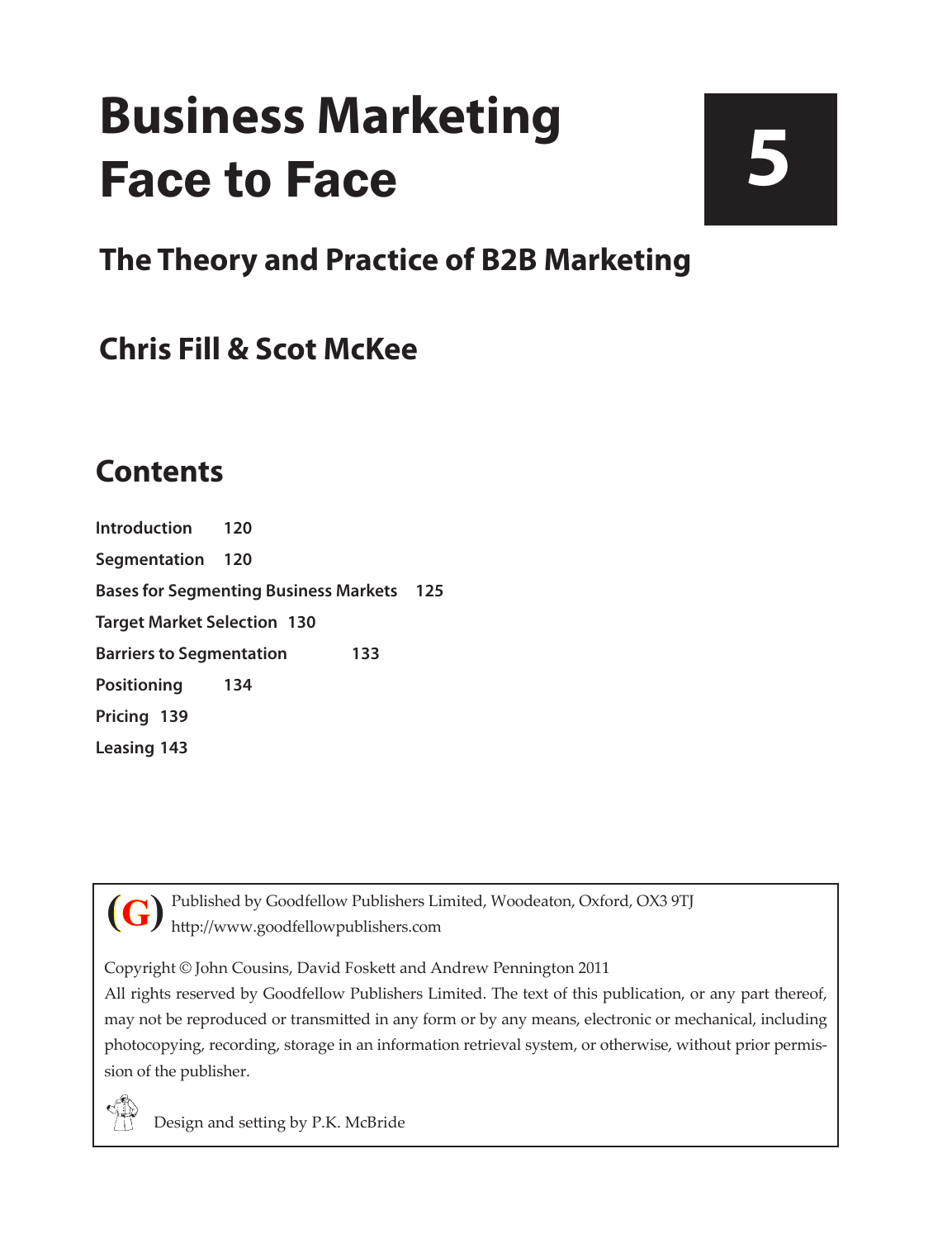# **5 Strategy: Segmentation, Positioning and Pricing**

#### **Overview**

This chapter considers some of the elements that have strategic significance, namely segmentation, positioning and pricing.

Segmentation is presented as a less than perfect form of marketing management, as consideration is given to some of the problems associated with choosing between segments and implementing the whole segmentation, targeting and positioning process successfully. In particular, the barriers to segmentation are examined.

The following section examines how businesses should determine particular positioning strategies. Just as optimal target markets should be derived in the light of customer needs and seller resources and strategies, so positioning needs to take into account the requirements of all parties to a marketing relationship.

The chapter concludes with a consideration of pricing issues in business markets.

# **Aims and objectives**

The aim of the chapter is to examine current issues concerning segmentation, positioning and pricing issues in B2B markets.

#### **The objectives of this chapter are to:**

- **1** Examine the bases for segmenting business markets.
- **2** Consider the breakdown and build-up approaches to market segmentation in B2B markets.
- **3** Explore some of the processes used to select target markets.
- **4** Evaluate the practice of segmentation in business markets.
- **5** Consider the role of positioning (and strategies) in the segmentation, targeting and positioning (STP) process.
- **6** Consider the role and characteristics of pricing issues in B2B marketing